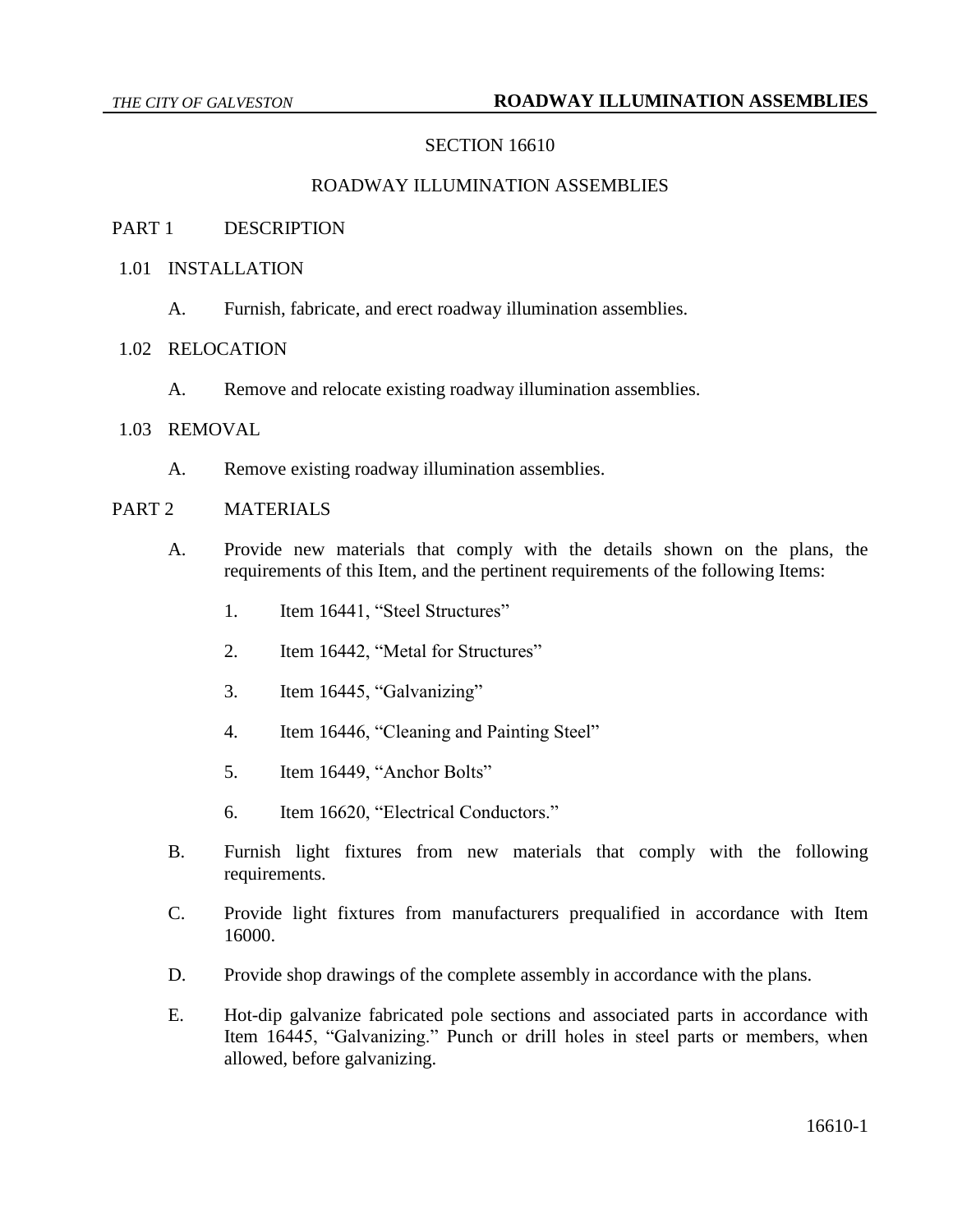F. Paint poles, when shown on the plans, in accordance with Item 16446, "Cleaning and Painting Steel."

# PART 3 CONSTRUCTION

- A. Perform work in accordance with the details shown on the plans and the requirements of this Item. Sample fixtures for testing.
- B. Use established industry and utility safety practices when installing, relocating, or removing poles or luminaires located near overhead or underground utilities. Consult with the appropriate utility company before beginning work.
- C. Prevent scarring or marring of the poles, mast arms, and fixtures. Replace damaged components. Repair damaged galvanizing in accordance with Section 16445, Part 3, 3.04 "Repairs." Repair damaged painted areas of a roadway illumination assembly in accordance with Item 16446, "Cleaning and Painting Steel."
- D. Stake, install, and align each roadway illumination assembly as shown on the plans. The Owner's Representative may shift an assembly's location, if necessary, to secure a more desirable location or to avoid conflict with utilities.

### 3.01 INSTALLATION

A. Fabricate and install roadway illumination assembly components in accordance with the details, dimensions, and requirements shown on the plans. Do not use screw-in type foundations. Install anchor bolts and coat anchor bolt threads in accordance with Item 16449, "Anchor Bolts." Erect structures after foundation concrete has attained its design strength as required on the plans and Item 16421, "Hydraulic Cement Concrete." Tighten anchor bolts for poles with shoe bases in accordance with Item 16449, "Anchor Bolts." Do not place grout between base plate and foundation. Test installed roadway illumination assemblies in accordance with Item 16616, "Performance Testing of Lighting Systems."

### 3.02 RELOCATION

- A. Relocate roadway illumination assembly components in accordance with the details, dimensions, and requirements shown on the plans. Do not use screw-in type foundations. Install existing structures on new foundations in accordance with Section 16610, Part 3, 3.01 "Installation." Do not place grout between base plate and foundation. Test installed roadway illumination assemblies in accordance with Item 16616, "Performance Testing of Lighting Systems."
- B. Disconnect and remove conductors from abandoned circuits. Remove abandoned conduit or ducts to a point 6 in. below final grade. Reconnect conduit, ducts, and conductors to be reused. Replace damaged conduit, ducts, and conductors.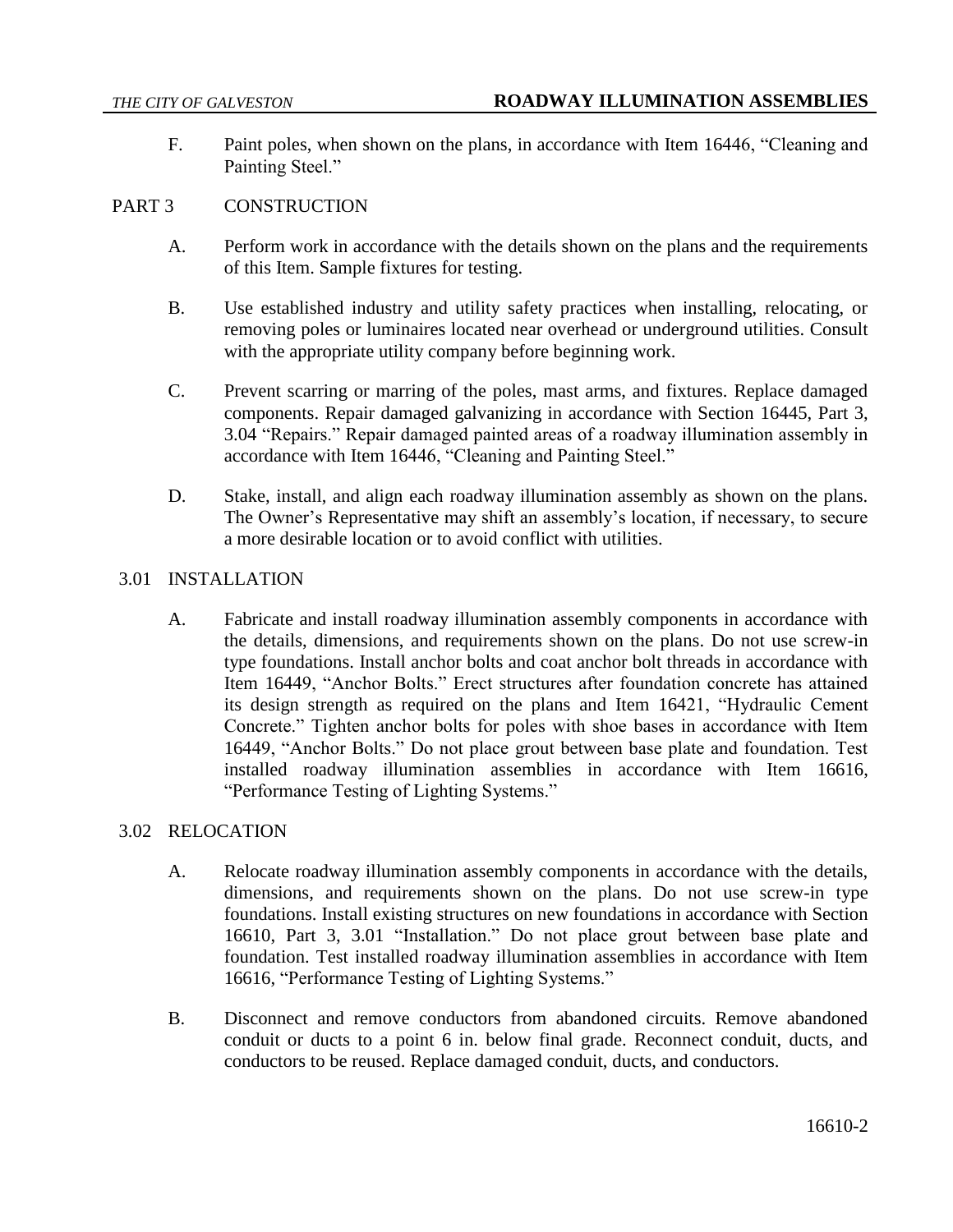- C. Unless otherwise shown on the plans, remove abandoned concrete foundations and replace surfacing in accordance with Section 16610, Part 3, 3.03 "Removal." Do not remove existing concrete bridge lighting brackets.
- D. Furnish and install new internal conductors, fused and unfused connectors, and lamps. Furnish and install new transformer bases that meet AASHTO and plan requirements when relocating transformer base poles. Destroy existing transformer bases to prevent reuse.
- E. Accept ownership of unsalvageable materials and dispose of in accordance with federal, state, and local regulations.

# 3.03 REMOVAL

- A. Remove roadway illumination assembly components in accordance with established industry and utility safety practices.
- B. Remove transformer bases from transformer base poles. Remove luminaires and mast arms from the pole shaft. Stockpile pole shafts, mast arms, and assembly hardware at a location designated by the Owner's Representative. Pole shafts, mast arms, and assembly hardware will remain the Owner's Representative property unless otherwise shown on the plans or directed.
- C. Disconnect and remove conductors from abandoned circuits. Remove abandoned conduit and ducts to a point 6 in. below final grade. Destroy existing transformer bases to prevent reuse.
- D. Remove abandoned concrete foundations to a point 2 ft. below final grade. Backfill the hole with material that is equal in composition and density to the surrounding area. Replace surfacing material with similar material to an equivalent condition. Do not remove existing concrete bridge lighting brackets.
- E. Accept ownership of unsalvageable materials and dispose of in accordance with federal, state, and local regulations.

### PART 4 MEASUREMENT

A. This Item will be measured as each roadway illumination assembly installed, relocated, or removed.

# PART 5 PAYMENT

A. The work performed and materials furnished in accordance with this Item and measured as provided under "Measurement" will be paid for at the unit price bid for "Install Roadway Illumination Assemblies" of the types specified, "Relocate Roadway Illumination Assemblies" of the types specified, or "Remove Roadway